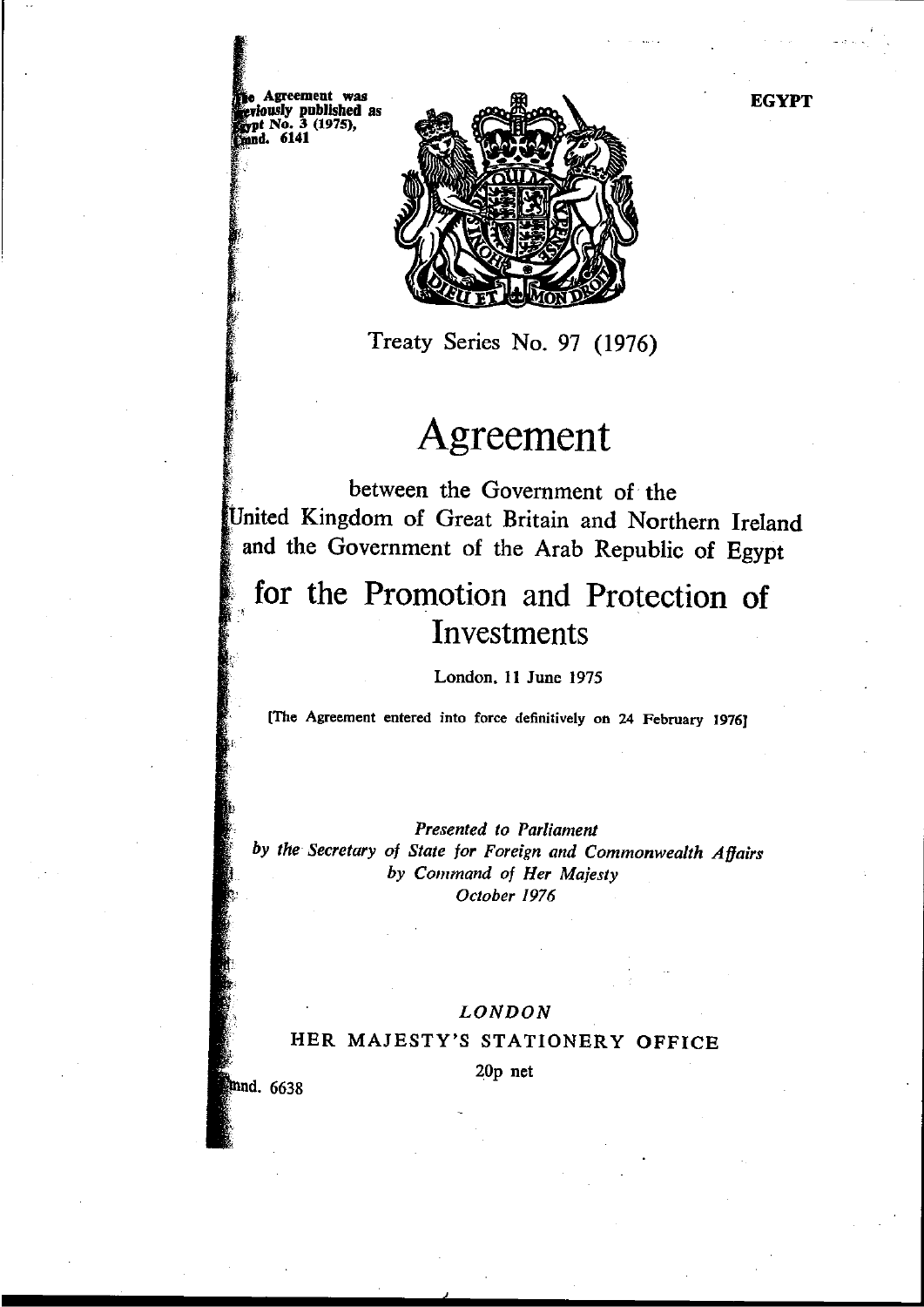## **AGREEMENT**

## BETWEEN THE GOVERNMENT OF THE UNITED KINGDOM OF GREAT BRITAIN AND NORTHERN IRELAND AND THE GOVERNMENT OF THE ARAB REPUBLIC OF EGYPT FOR THE PROMOTION AND PROTECTION OF INVESTMENTS

The Government of the United Kingdom of Great Britain and Northern Ireland and the Government of the Arab Republic of Egypt; .

Desiring to create favourable conditions for greater economic co-operation between them and in particular for investments by nationals and companies of one State in the territory of the other State;

.Recognising that the encouragement and reciprocal protection under international agreement of such investments will be conducive to the stimulation of business initiative and will increase prosperity in both States;

Have agreed as follows:

#### ARTICLE I

#### **Definitions**

For the purposes of this Agreement

- (a) "investment" means every kind of asset and in particular. though not exclusively. includes:
	- (i) movable and immovable property and any other property rights such as mortgages. liens or pledges;
	- (ii) shares. stock and debentures of companies or interests in the property of such companies; .
	- (iii) claims to money or to any performance under contract having a financial value;
	- (iv) intellectual property rights and goodwill;
	- (v) business concessions conferred by law or under contract. including concessions to search for. cultivate. extract or exploit natural resources;
- $(b)$  "returns" means the amounts yielded by an investment and in particular, though not exclusively, includes profit, interest, capital gains. dividends. royalties or fees;
- (c) "nationals" means:
	- (i) in respect of the United Kingdom: physical persons deriving their status as United Kingdom nationals from the British nationality law in force in any part of the United Kingdom or in any territory for the international relations of which the Government of the United Kingdom are responsible;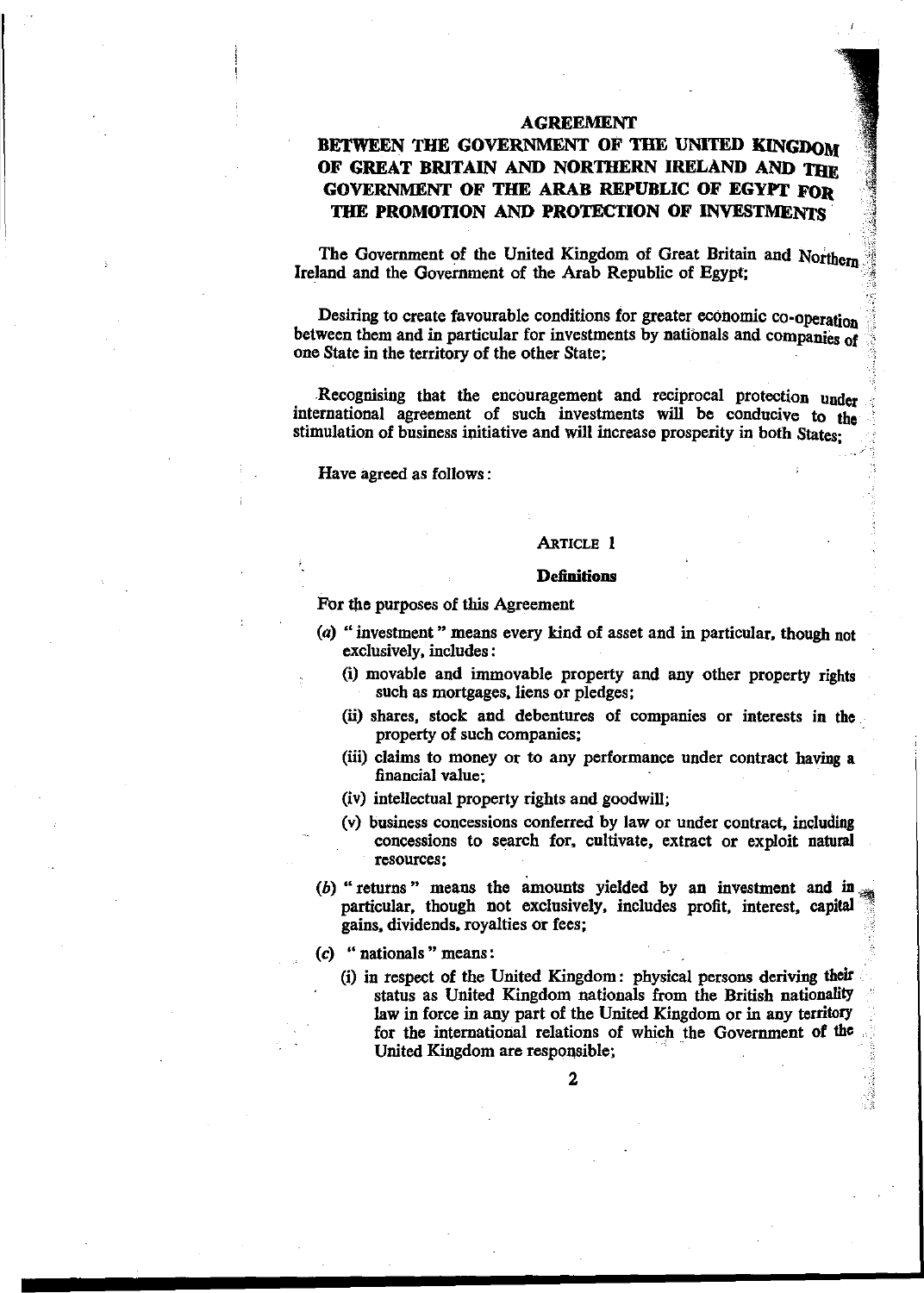(ii) in respect of the Arab Republic of Egypt: physical persons who according to Egyptian legislation are considered citizens of the Arab Republic of Egypt;

- $(d)$  "companies" means :
	- (i) -in respect of the United Kingdom: corporations, firms or associations incorporated or constituted under the law in force in any part of the United Kingdom or in any territory to which this Agreement is extended in accordance with the provisions of Article 11:
	- (ii) in respect of the Arab Republic of Egypt: any juridical person as well as any commercial, industrial or other company, association or organisation with or without legal personality having its seat in the territory of the Arab Republic of Egypt and lawfully existing, whether or not its activities are directed to profit;
- (e) "territory" in respect of the United Kingdom means: Great Britain and Northern Ireland and any territory to which this Agreement is extended in accordance with the provisions of Article II.

#### **ARTICLE 2**

#### **Promotion and protedion of investment**

 $\frac{E}{2}$  (1) Each Contracting Party shall encourage and create favourable is and invest requital in its territory and, subject to its right to exercise powers conferred by its laws, shall admit such capital.

(2) Investments of nationals or companies of either Contracting Party shall at all times be accorded fair and equitable treatment and shall enjoy full protection and security in the territory of the other Contracting Party. Each Contracting Party shall ensure that the management, maintenance, use, enjoyment or disposal of investments in its territory of nationals or companies of the other Contracting Party is not in any way impaired by unreasonable or discriminatory measures. Each Contracting Party shall observe any biligation it may have entered into with regard to investments of nationals or companies of the other Contracting Party.

#### ARTICLE 3

#### **Most-favonred-nation provisions**

(1) Neither Contracting Party shall in its territory subject investments or of nationals or companies of the othet Contracting Party to treatment favourable than that which it accords to investments or returns of its natfonals or companies or to investments or returns of nationals or companies of any third State.

(2) Neither Contracting Party shall in its territory subject nationals or ;omparues of the other Contracting Party, as regards their management, use,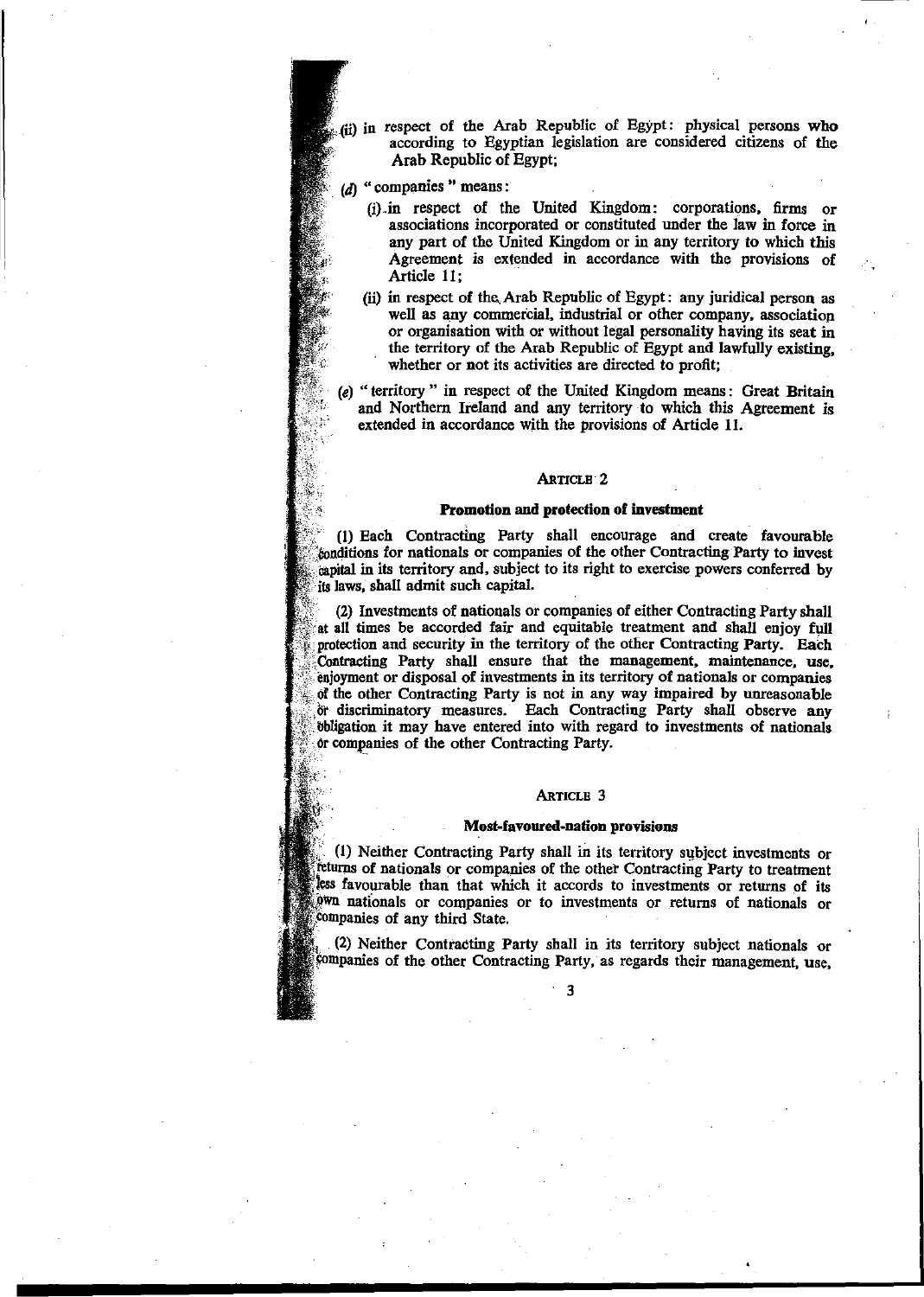enjoyment or disposal of their investments, to treatment less favourable than that which it accords to its own nationals or companies or to nationals  $\frac{1}{100}$ companies of any third State.

#### **ARTICLE 4**

#### Compensation for losses

(1) Nationals or companies of one Contracting Party whose investments  $\mathbf{u}_i^{\text{s}}$ the territory of the other Contracting Party suffer losses owing to war or other armed conflict, revolution. a state of national emergency. revolt, insurrection' or riot in the territory of the latter Contracting Party shall be accorded by the latter Contracting Party treatment, as regards restitution, indemnification. compensation or other settlement, no less favourable than that which the latter Contracting Party accords to its own nationals or companies or to nationals or companies of any third State.

(2) Without prejudice to paragraph (I) of this Article. nationals and companies of one Contracting Party who in any of the situations referred to in that paragraph suffer losses in the territory of the other Contracting Party resulting from

(a) reqnisitioning of their property by its forces or authorities.

(b) destruction of their property by its forces or authorities which was not caused in combat action or was not required by the necessity of the situation.

shall be accorded adequate compensation for the loss sustained during the' period of requisitioning or through the destruction of the property. Resulting payments shall be freely transferable.

#### ARTICLE 5

#### **Expropriation**

(1) Investments· of nationals or companies of either Contracting Party shall not be nationalised, expropriated or subjected to measures having effect equivalent to nationalisation or expropriation (hereinafter referred to as " expropriation") in the territory of the other Contracting Party except for a public purpose related to the internal needs of that Party and against prompt. adequate and effective compensation. Such compensation shall amount to the market value of the investment expropriated immediately before the expropriation itself or before there was an official Government announcement that expropriation would be effected in the future, whichever is the earlier. shall be made without delay, be effectively realizable and be freely transferable, The national or company affected shall have a right. under the law of the Contracting Party making the expropriation. to prompt review. by a judicial or other independent authority of that Party, of whether the expropriation is in conformity with domestic law and of the valuation of his or its investment in accordance with the principles set out in this paragraph.

(2) Where a Contracting Party expropriates the assets of one of its own companies. in which 'nationals or companies of the other Contracting Party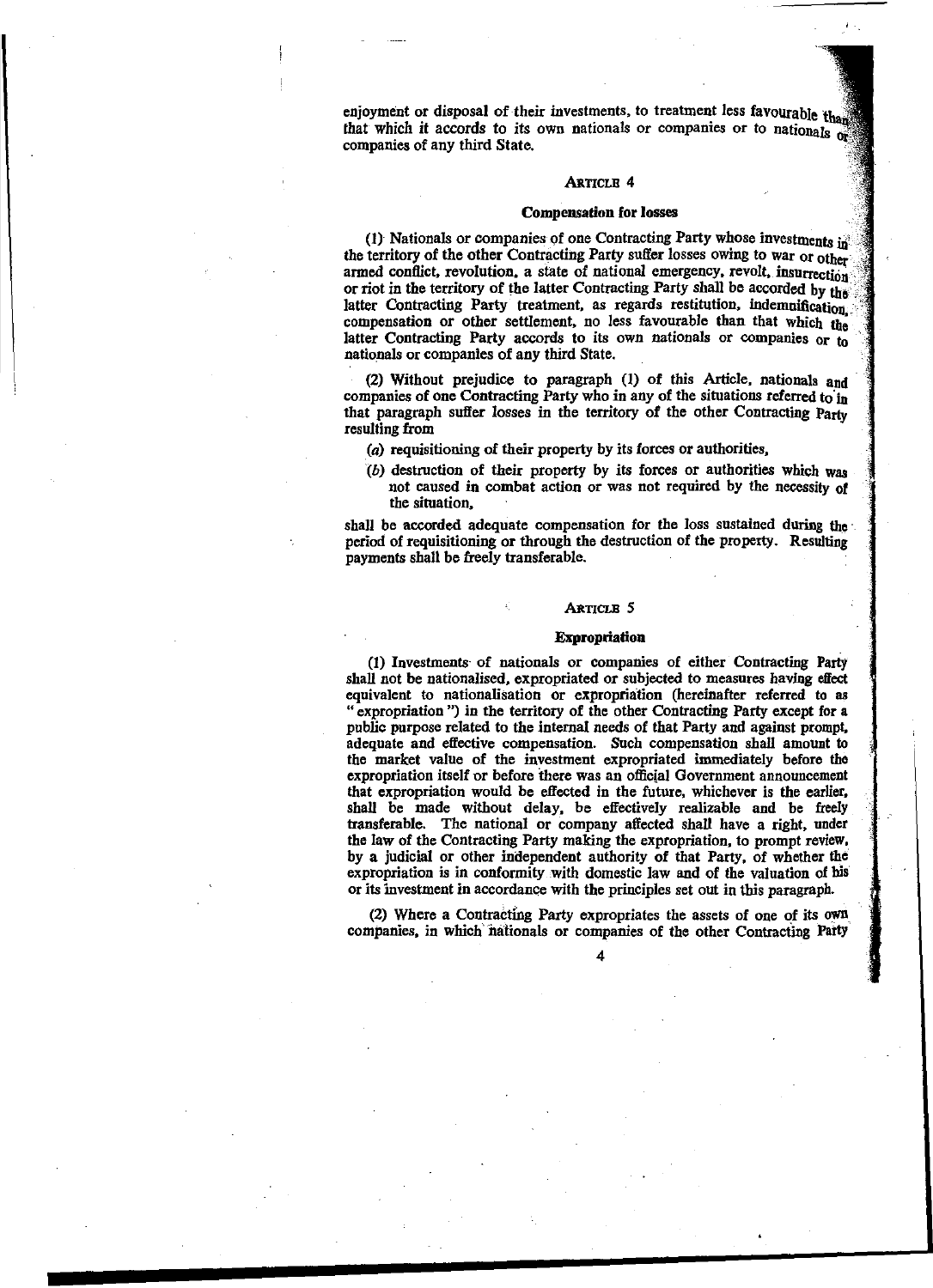$\mathbf{g}_\text{s}$  is shall ensure that the provisions of paragraph (1) of this Article applied to the extent necessary to guarantee prompt, adequate and etive compensation in respect of their investment to such nationals or mpanies of the other Contracting Party who are owners of those shares.

#### ARTICLE 6

#### Repatriation of investment

Each Contracting Party shall in respect of investments guarantee to Hionals or companies of the other Contracting Party the free transfer of the furns from their investments, subject to the right of each Contracting Party exceptional financial or economic circumstances to exercise equitably and <sub>good</sub> faith powers conferred by its laws.

 $\mathbf{E}(2)$  In the case of transfer of capital this shall be effected in accordance th the relevant laws of the two Contracting Parties.

#### ARTICLE 7

#### Exeeptions

The provisions in this Agreement relative to the grant of treatment not less **t**rourable than that accorded to the nationals or companies of either fontracting Party or of any third State shall not be construed so as to oblige Fine Contracting Party to extend to the nationals or companies of the other  $\mathbf{\hat{E}}$  benefit of any treatment, preference or privilege which may be extended the former Contracting Party by virtue of

- (a) the formation or extension of a customs union or a free trade area or a common external tariff area or a monetary union, or
- $\frac{1}{2}$  (b) the adoption of an agreement designed to lead to the formation or extension of such a union or area within a reasonable length of time, or
- (c) any international agreement or arrangement relating wholly or mainly . to taxation or any domestic legislation relating wholly or mainly to taxation.

#### ARTICLE 8

### $\frac{1}{2}$  Reference to International Centre for Settlement of Investment Disputes

(1) Each Contracting Party hereby consents to submit to the International for the Settlement of Investment Disputes (hereinafter referred to as Centre ") for settlement by conciliation or arbitration under the pavention on the Settlement of Investment Disputes between States and itionals of Other States opened for signature at Washington on 18 March  $65<sup>o</sup>$ ) any legal dispute arising between that Contracting Party and a national company of the other Contracting Party concerning an investment of the ther in the territory of the former. Such a company of one Contracting Party which before such a dispute arises the majority of shares are owned by ationals or companies of the other Contracting Party shall in accordance with Inticle 25 (2) (b) of the Convention be treated for the purposes of the. Movention as a company of the other Contracting Party. If any such dispute

(4) Treaty Series No. 25 (1967), Cmnd. 3255.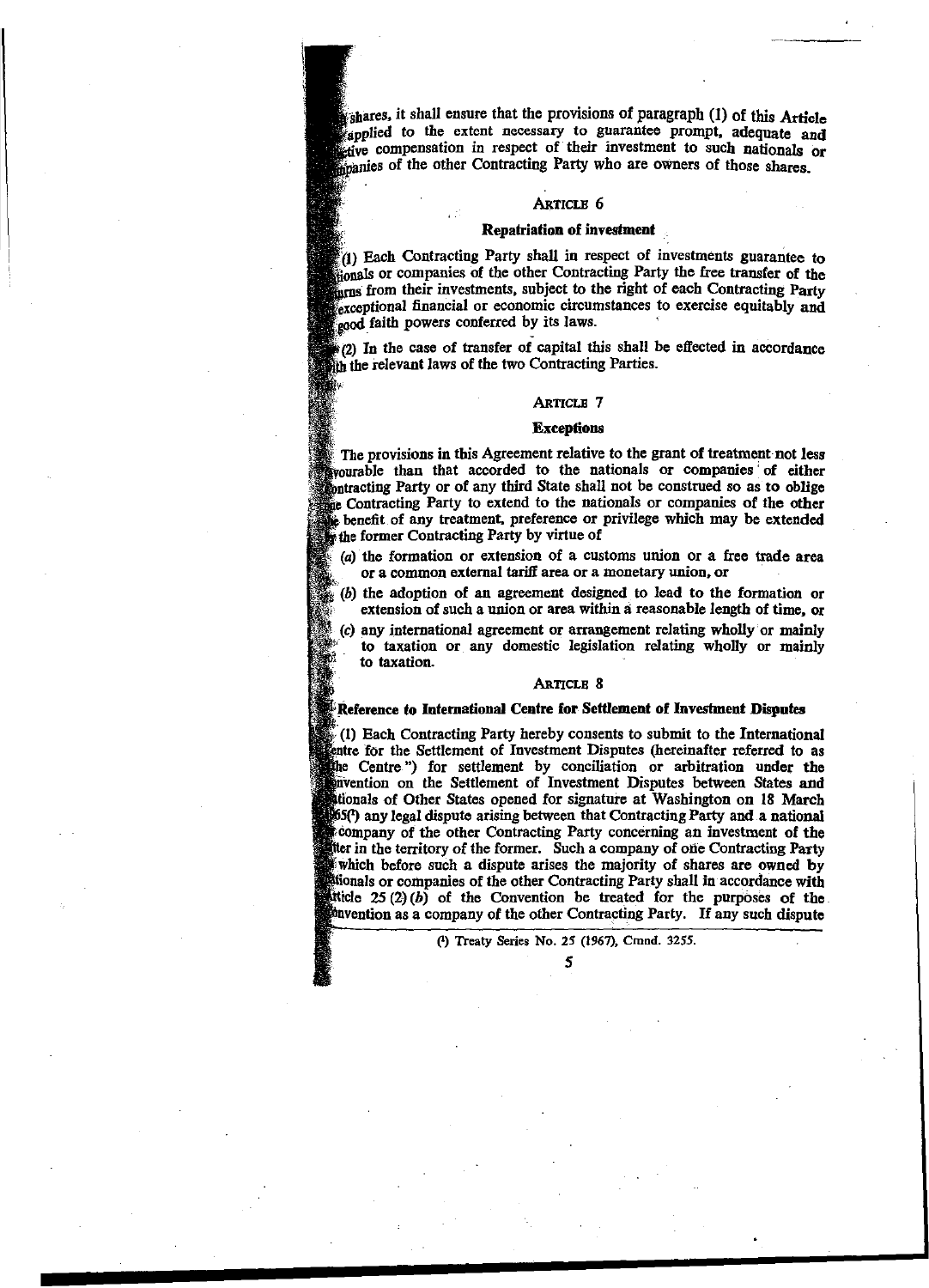should arise and agreement cannot be reached within three months between should arise and agreement common contract of local remedies, through conciliation or otherwise, then, if the national or company affected also consents in writing to submit the dispute to the Centre for settlement  $\frac{1}{100}$ conciliation or arbitration under the Convention, either party may institute proceedings by addressing a request to that effect to the Secretary-General of the Centre as provided in Articles 28 and 36 of the Convention. In the event of disagreement as to whether conciliation or arbitration is the more appropriate procedure the national or company affected shall have the right. to choose.

(2) Neither Contracting Party shall pursue through diplomatic channels any dispute referred to the Centre unless<br>(a) the Secretary-General of the Centre, or a conciliation commission of

- an arbitral tribunal constituted by it, decides that the dispute is not within the jurisdiction of the Centre, or
- (b) the other Contracting Party should fail to abide by or to comply  $w_{ith}$ any award rendered by an arbitral tribunal. .

## ARTICLE 9

#### Dispntes between the Contractipg Parties

(1) Disputes between the Contracting Parties concerning the interpretation or application of this Agreement should, if possible, be settled through diplomatic channels.

(2) If a dispute between the Contracting Parties cannot thus be it shall upon the request of either Contracting Party be submitted to an arbitral tribunal.

(3) Such an arbitral tribunal shall be constituted for each individual in the following way. Within two months of the receipt of the request for arbitration, each Contracting Party shall appoint one member of the tribunal. Those two members shall then select a national of a third State who on approval by the two Contracting Parties shall be appointed Chairman of tribunal. The Chairman shall be appointed within two months from the of appointment of the other two members. .

(4) If within the periods specified in paragraph (3) of this Article necessary appointments have not been made, either Contracting Party may, if the absence of any other agreement, invite the President of the Court of Justice to make any necessary appointments. If the President is national of either Contracting Party or if he is otherwise prevented from discharging the said function, the Vice-President shall be invited to necessary appointments. If the Vice-President is a national of either Contracting Party or if he too is prevented from discharging the said function the Member of the International Court of Justice next in seniority not a national of either Contracting Party shall be invited to make to necessary appointments.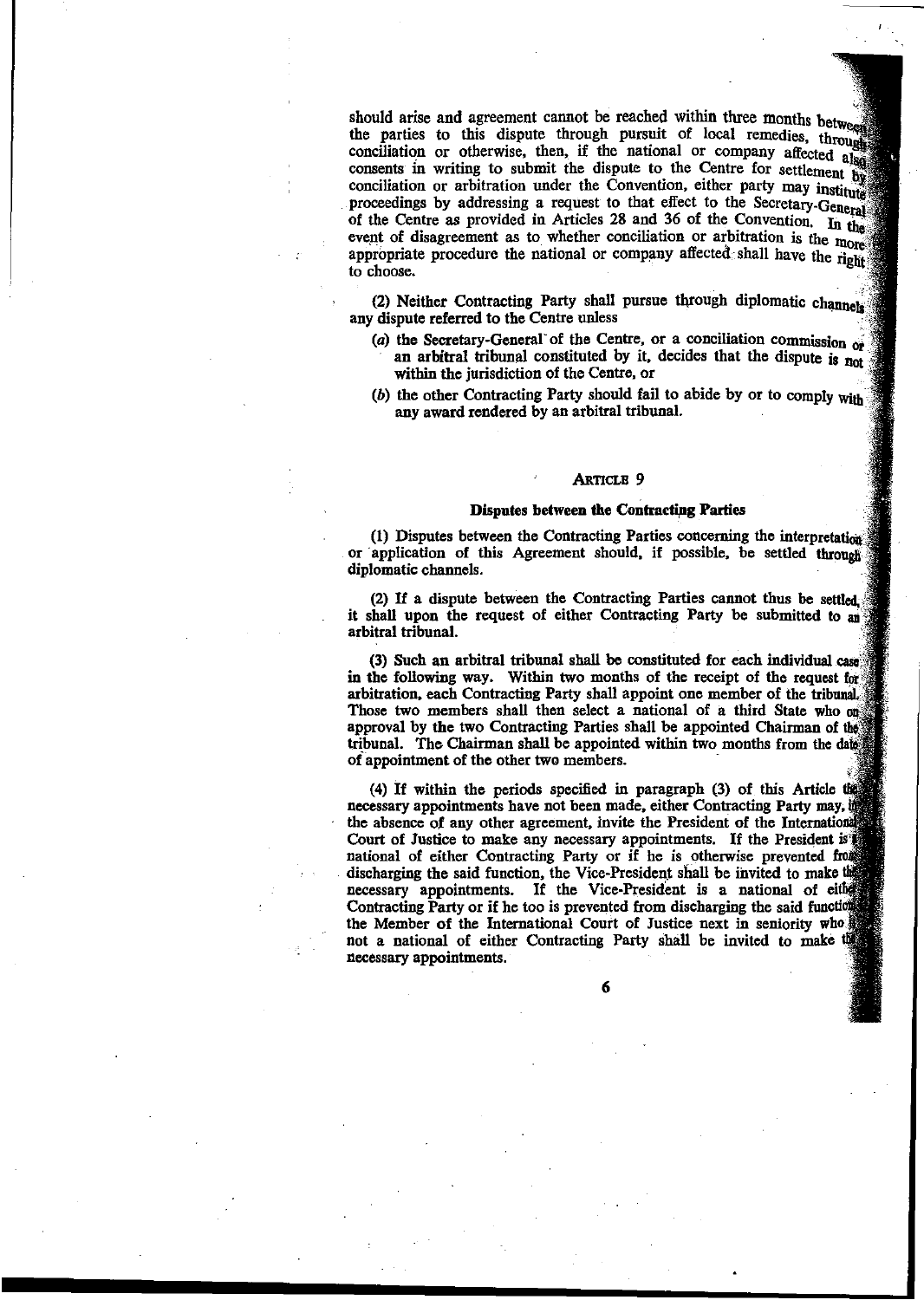$\mathcal{L}_{(5)}$  The arbitral tribunal shall reach its decision by a majority of votes. decision shall be binding on both Parties. Each Contracting Party shall the cost of its own member of the tribunal and of its representation the arbitral proceedings; the cost of the Chairman and the remaining costs be borne in equal parts by the Contracting Parties. The tribunal may, in its decision direct that a higher proportion of costs shall be by one of the two Parties, and this award shall be binding on both The tribunal shall determine its own procedure.

#### ARTICLE IO

#### Subrogation

(1) If either Contracting Party makes payment under an indemnity it has fiven in respect of an investment or any part thereof in the territory of the ther Contracting Party, the latter Contracting Party shall recognise

- $(a)$  the assignment, whether under law or pursuant to a legal transaction. of any right or claim from the party indemnified to the former Contracting Party (or its designated Agency). and
- (b) that the former Contracting Party (or its designated Agency) is entitled by virtue of subrogation to exercise the rights and enforce the claims of such a party.

The former Contracting Party (or *its* designated Agency}shall accordingly if it so desires be entitled to assert any such right or claim to the same extent as its predecessor in title either before a Court or tribunal in the territory of the Hatter Contracting Party or in any other circumstances.

(2) If the former Contracting Party acquires amounts by assignment under the terms of an indemnity, the former Contracting Party shall be accorded in respect thereof treatment not less favourable than that accorded to the funds of companies or nationals of the latter Contracting Party or of any third State deriving from investment activities similar to those in which the party indemnified was engaged.

#### ARTICLE 11

#### Territorial extension

At the time of definitive entry into force of this Agreement. or at any time thereafter, the provisions of this Agreement may be extended to such territories for whose international relations the Government of the United Kingdom are responsible as may be agreed between the Contracting Parties in an Exchange of Notes.

#### ARTICLE 12

#### Entry into force

This Agreement shall enter into force provisionally on signature and definitively on the date of exchange of Diplomatic Notes between the two Contracting Parties notifying the completion of their respective constitutional procedures.(2)

**(2) The Agreement entered into force definitively on 24 February 1976.**  7.